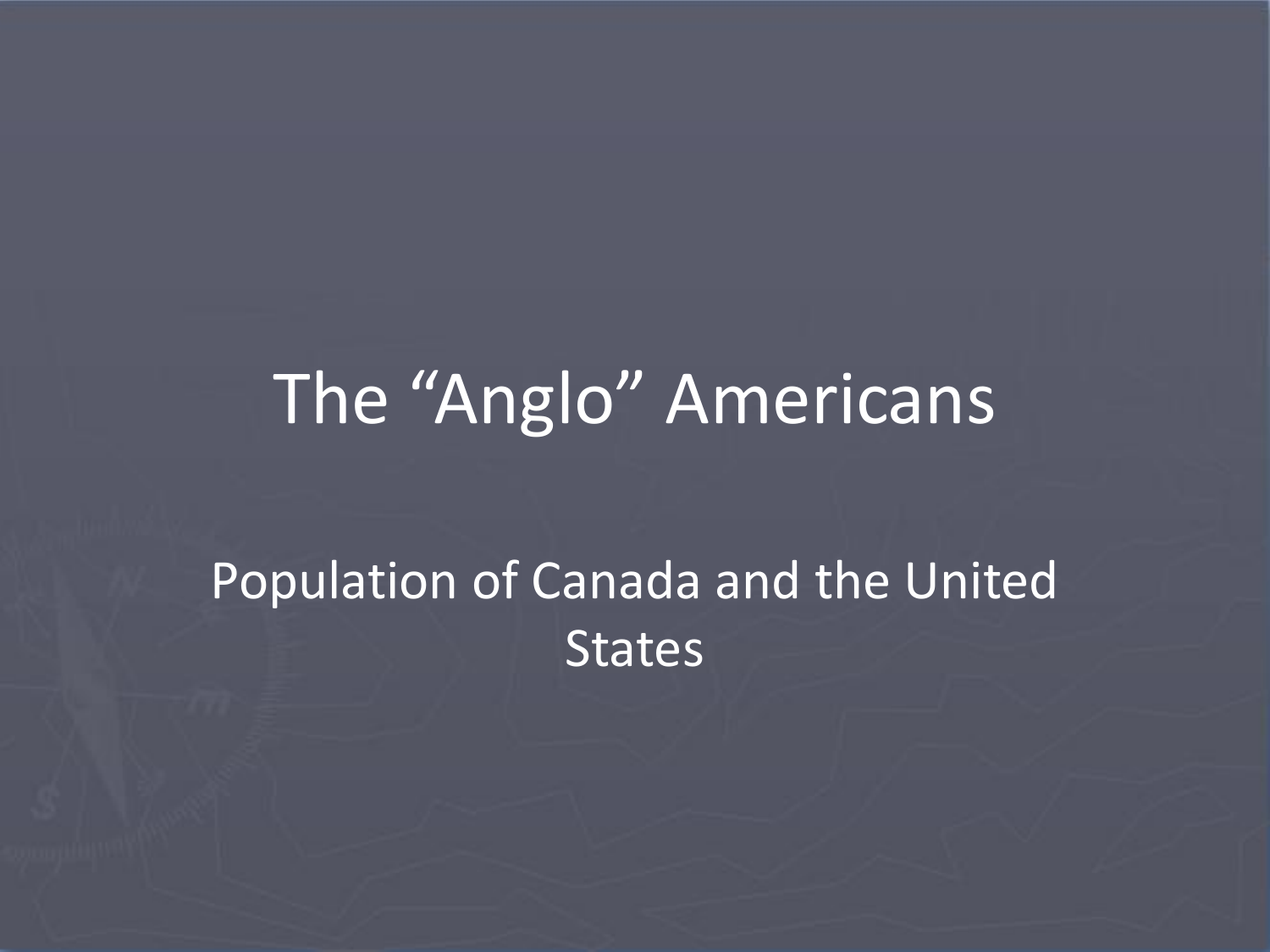# Introduction

- Both the United States and Canada have been highly influenced by immigration
	- Most Canadians and Americans can trace their roots to Europe, Africa, or Asia
- Land inhabited by indigenous natives prior to European migration
	- Native Americans now make up 1.7% of United States population
	- First Nations represent up to 4.3% of Canada's population



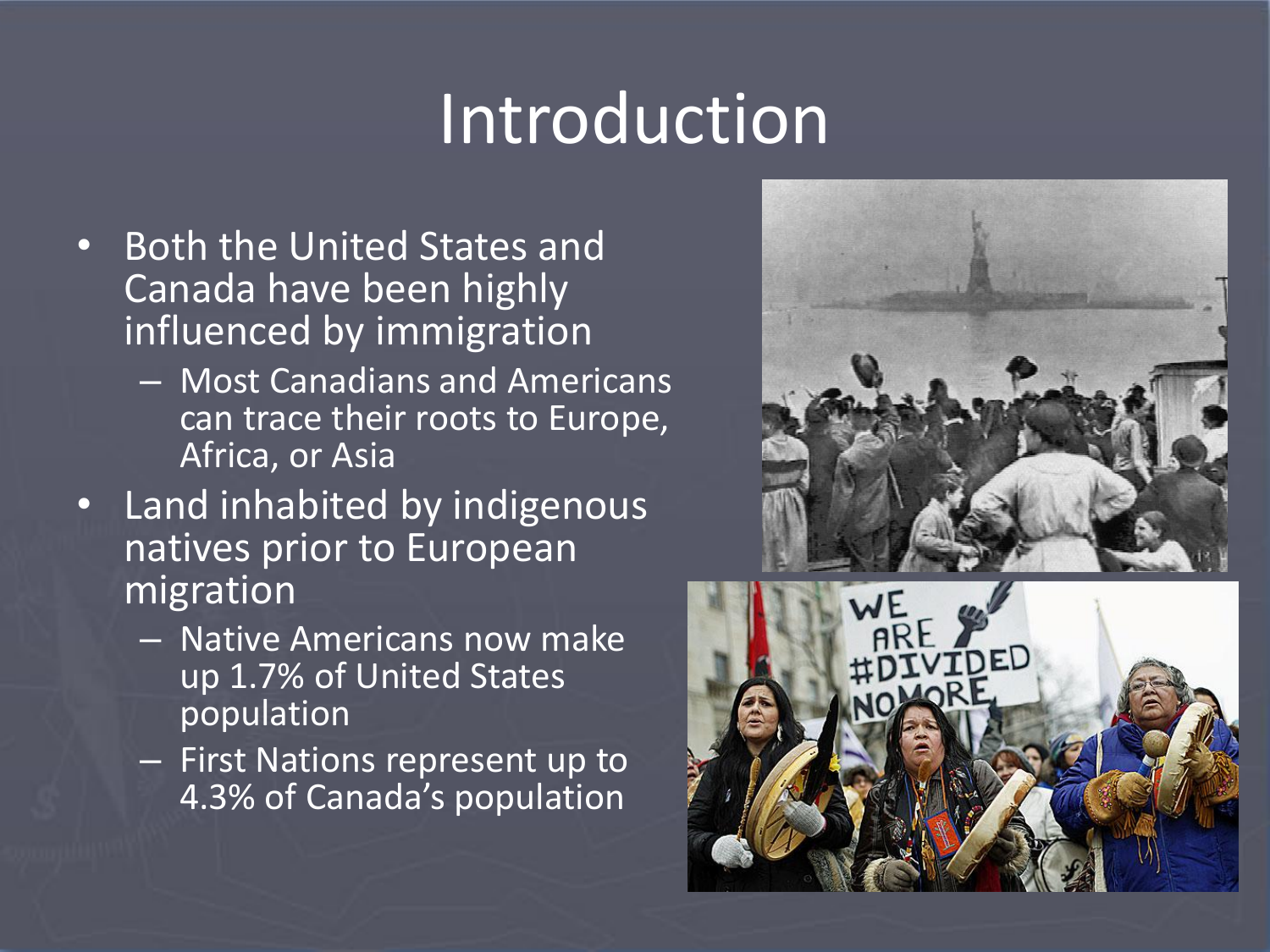### Canadian Migration

- Canada originally colonized by France – Quebec still speaks variation of French
- Canada came under control of Britain in 1763
	- Still remains part of British commonwealth

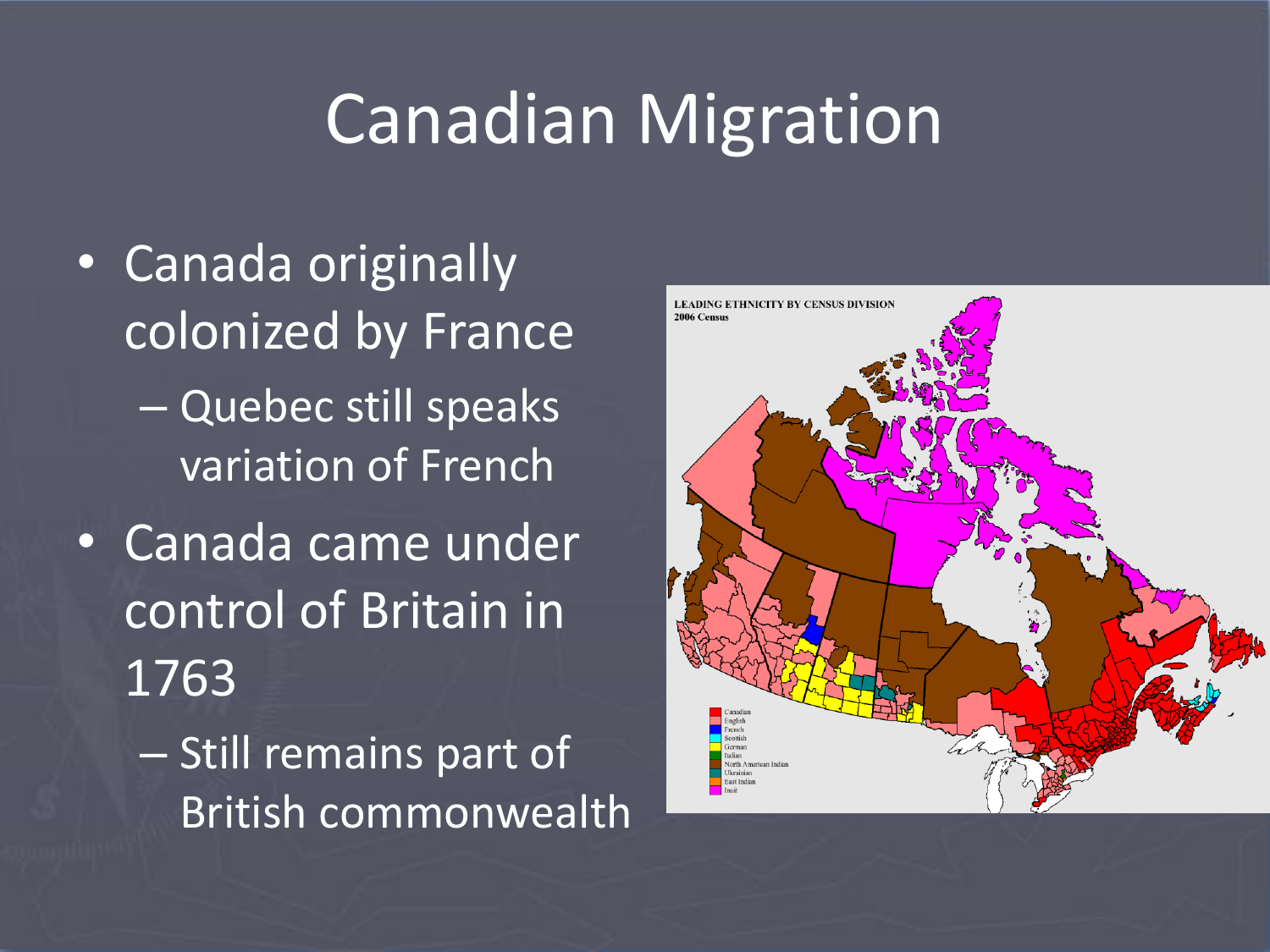# Canada's Aboriginal Population

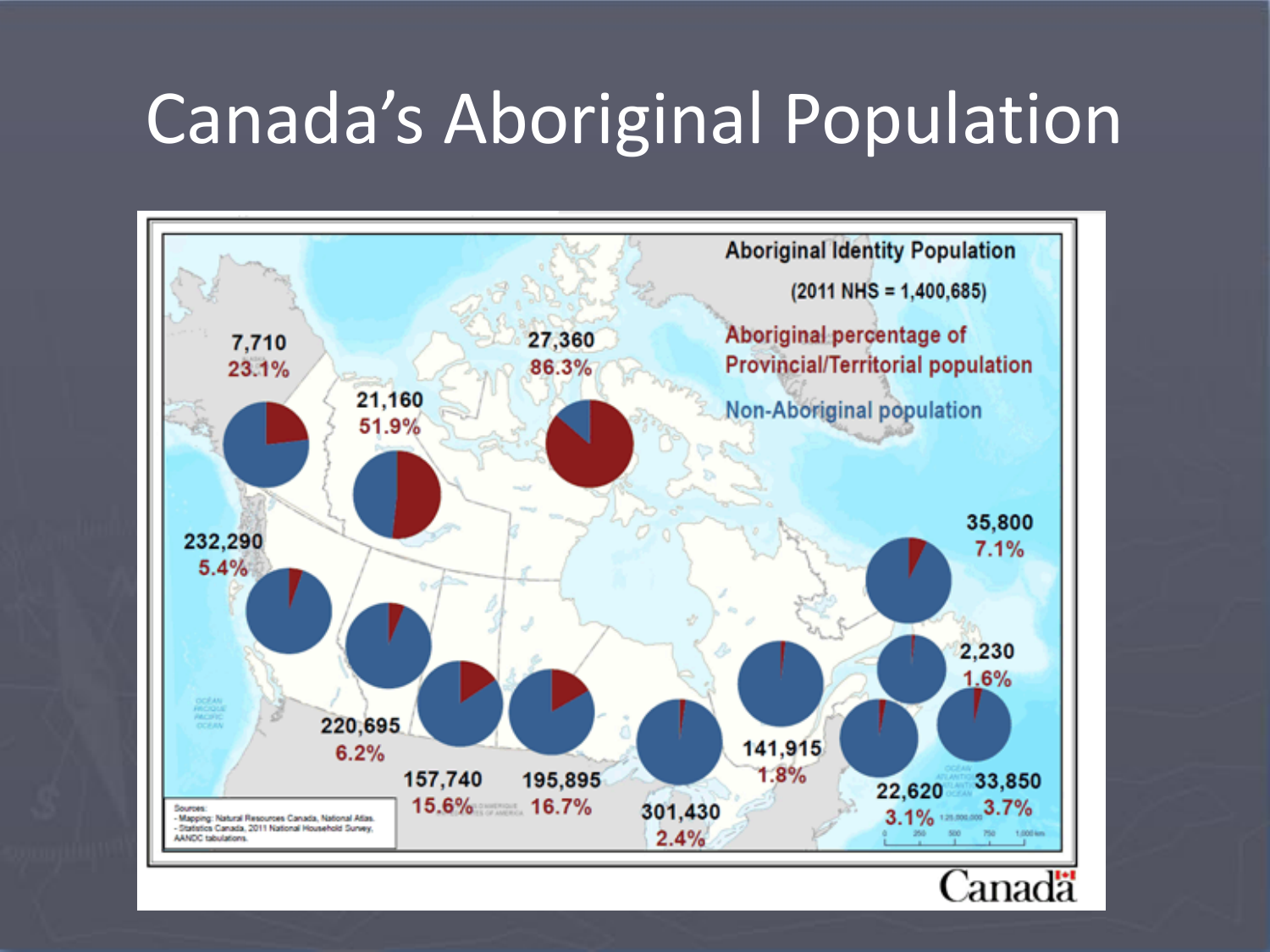# Early Immigration to the United **States**

Prior to 1840, 90% of U.S. immigration was from Britain

Two Big Waves:

1840 - 1930: W. and N. European transitioning to Southern and Eastern European by 1910

- Pre 1900s Irish and Germans
- Early 1900s: Italians and Eastern Europeans
- 1950 Today: Asians and Latin Americans; declining Europeans
	- Asians: China, India; 1980s -1990s: Philippines, Vietnam, and South Korea
	- Central Americans and Caribbean
- 1986 Immigration Reform and Control Act admitted former illegals in 1990, 1991.



*Ellis Island National Monument*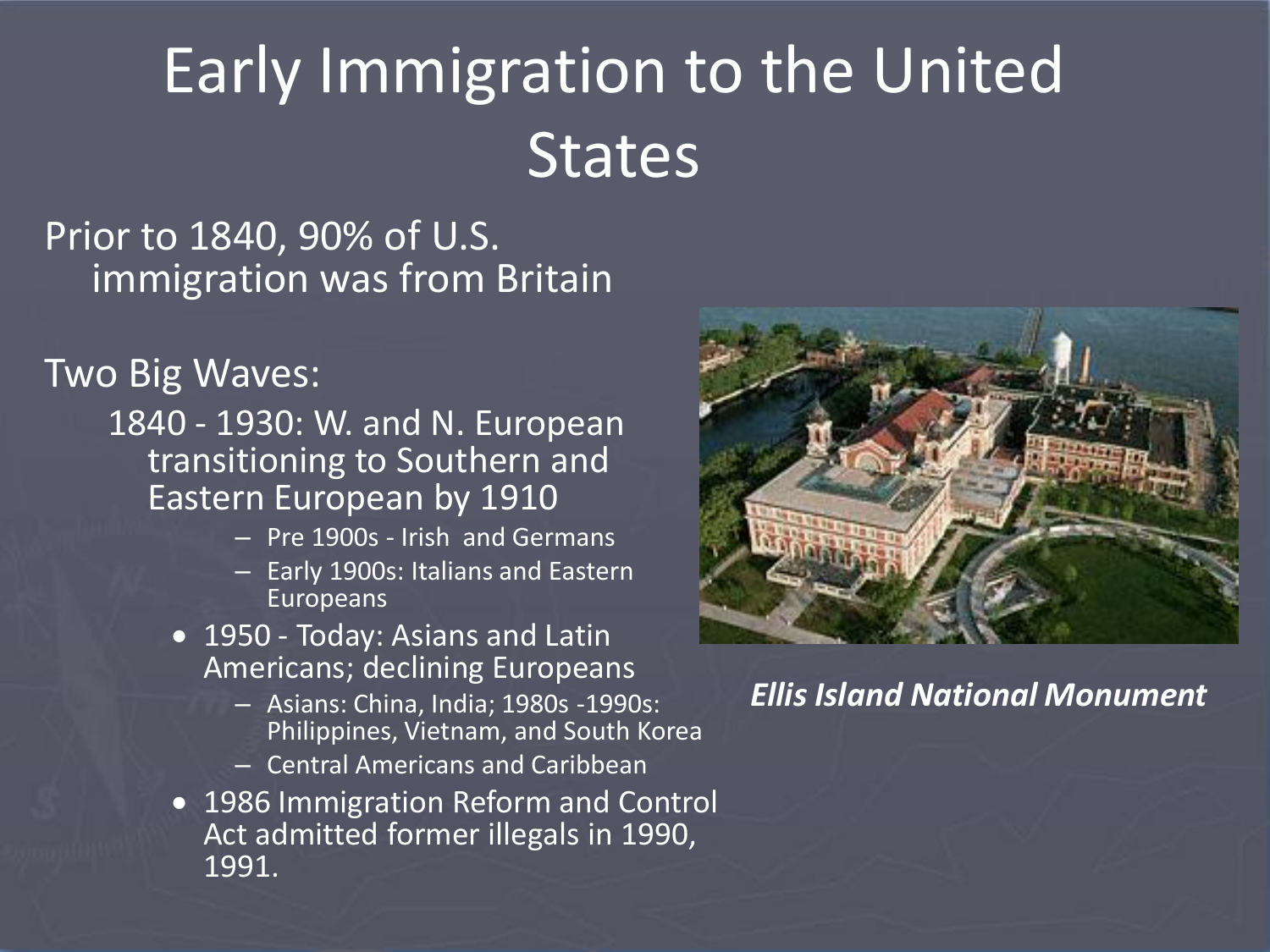#### Trends of Migration to the U.S.

Destinations of U.S. Immigrants - ethnic neighborhoods often result of chain migration

- Mexicans: California, Texas, Illinois, New York
- Caribbean: Florida or New York
- Chinese and Indians: New York & California
- Other Asians: West Coast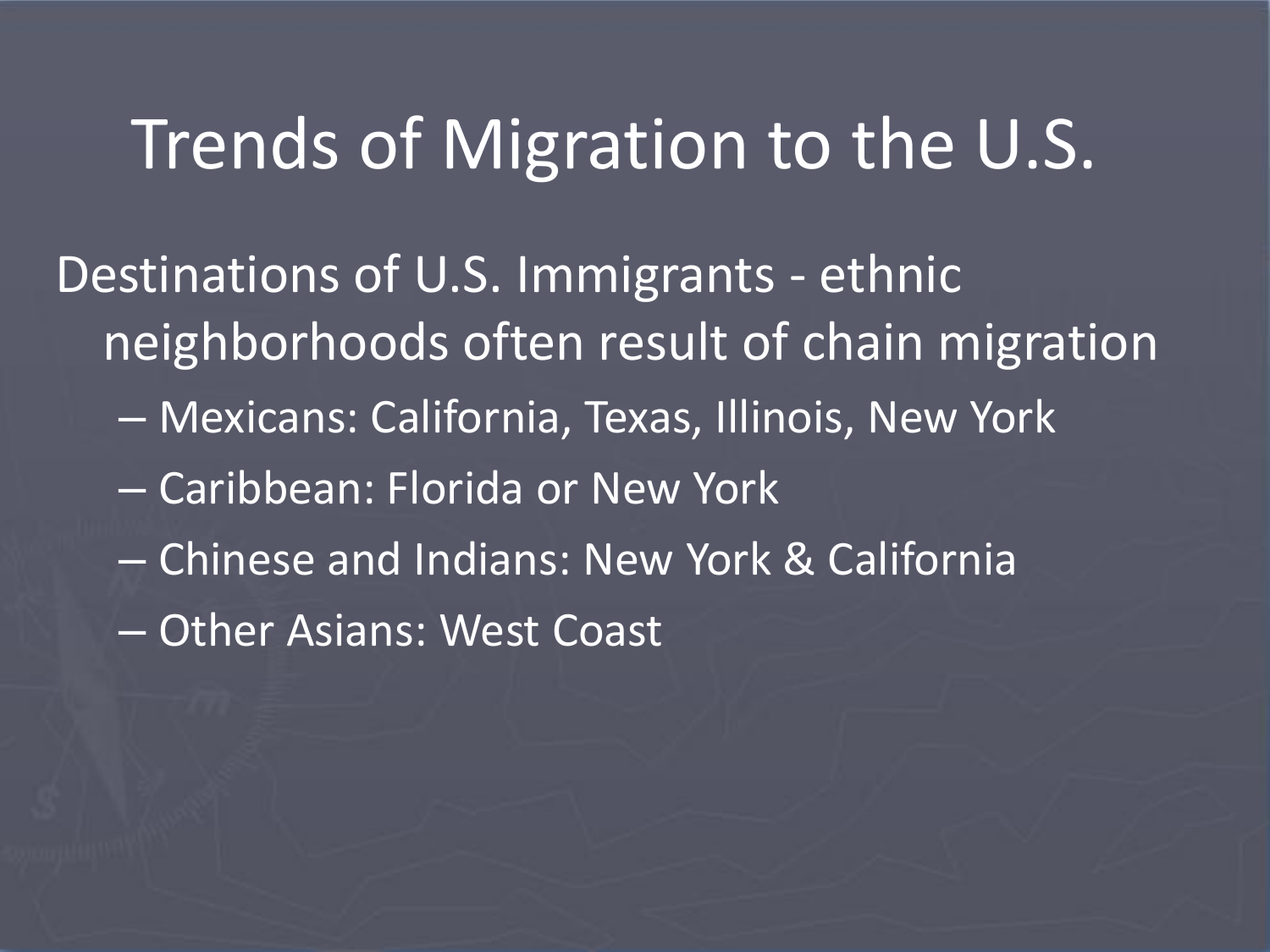# U.S. Immigration Policies

- 1882, Bars Asian immigration for ten years (extended)
- 1921, Quota Act country by country quotas
- 1924 National Origins Act country by country quotas
- 1965, Immigration Act quotas for countries replaced, in 1968, with hemisphere quotas of 170, 000 for East and 120,000 for West
- 1978, Immigration Act global quota of 290, 000
- 1980, Refugee Act quotas do not apply to those seeking political asylum
- 1986, Immigration Reform and Control Act admitted large numbers of former illegals.
- 1990, Immigration Act raised global quotas to roughly 675,000
- 1995, visas issued Preferentially:
	- 480,000 to relatives of people here
		- 140,000 to those with special skills and education
		- 55,000 to diversity candidates (i.e., mostly not from Latin Amer. or Asia)

Current Total: 675,000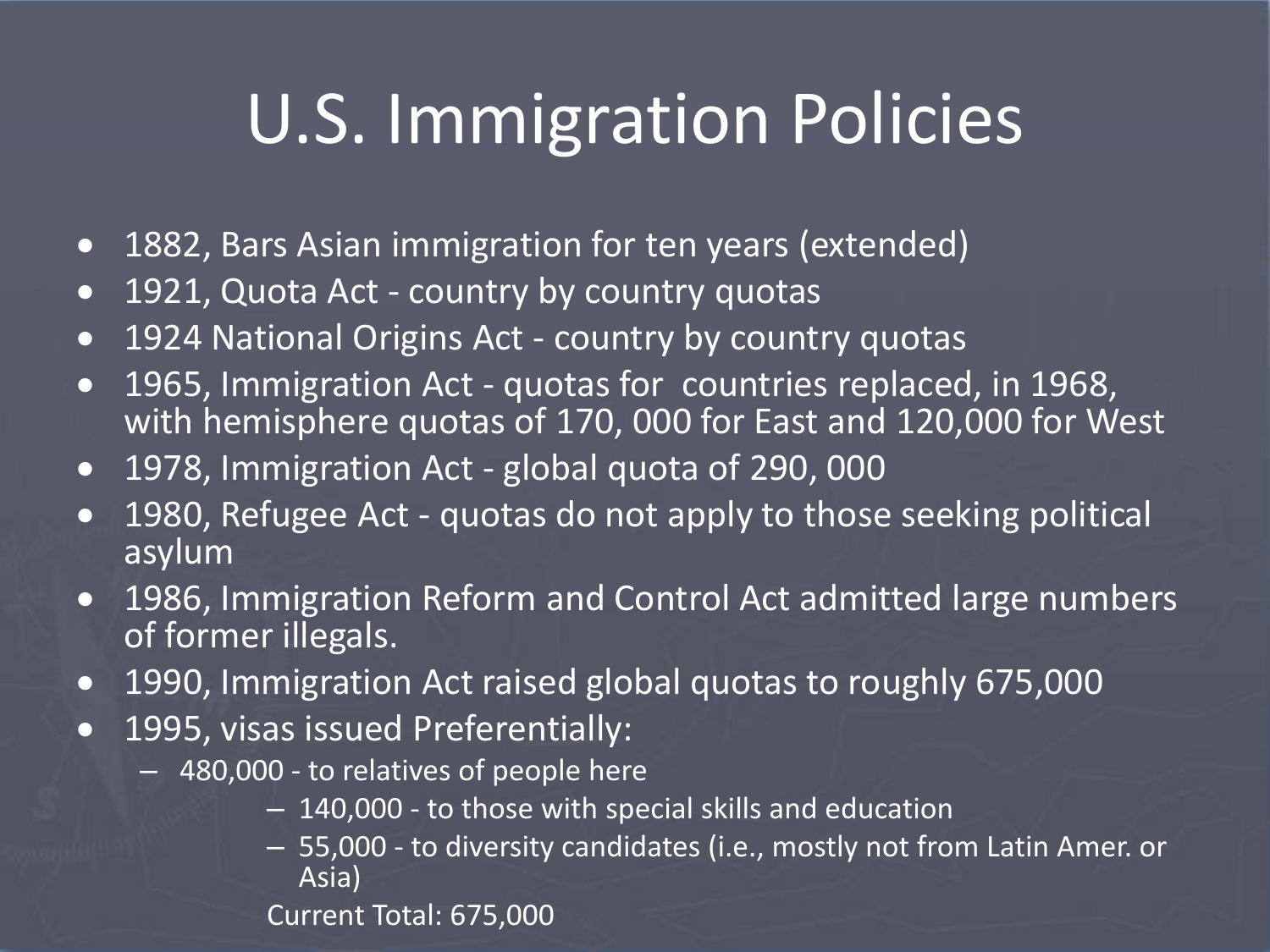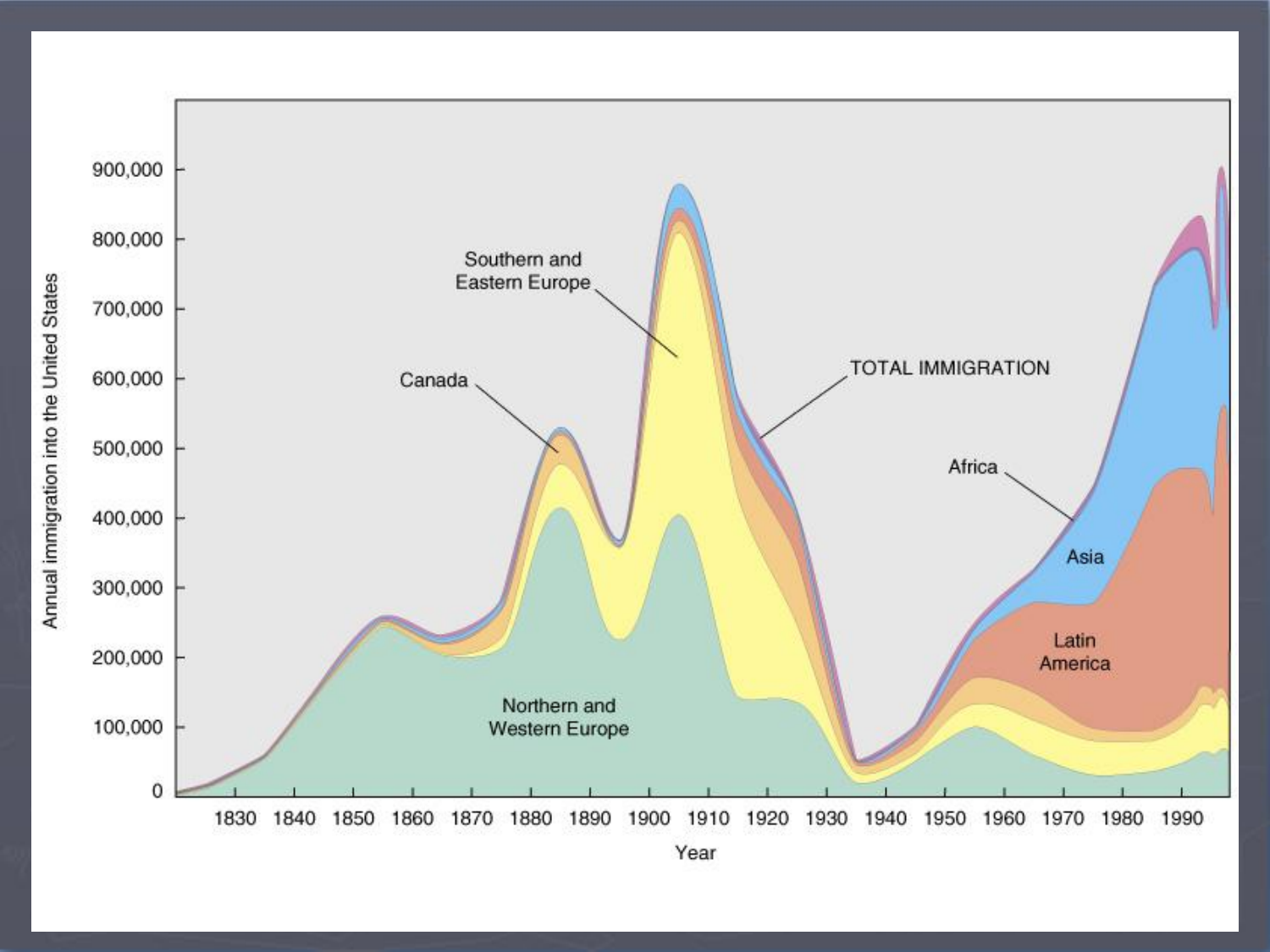# US Population by Race and Ethnicity, 1990-2050



Slide graphic courtesy of Dr. Jean-Paul Rodrigue, Hofstra University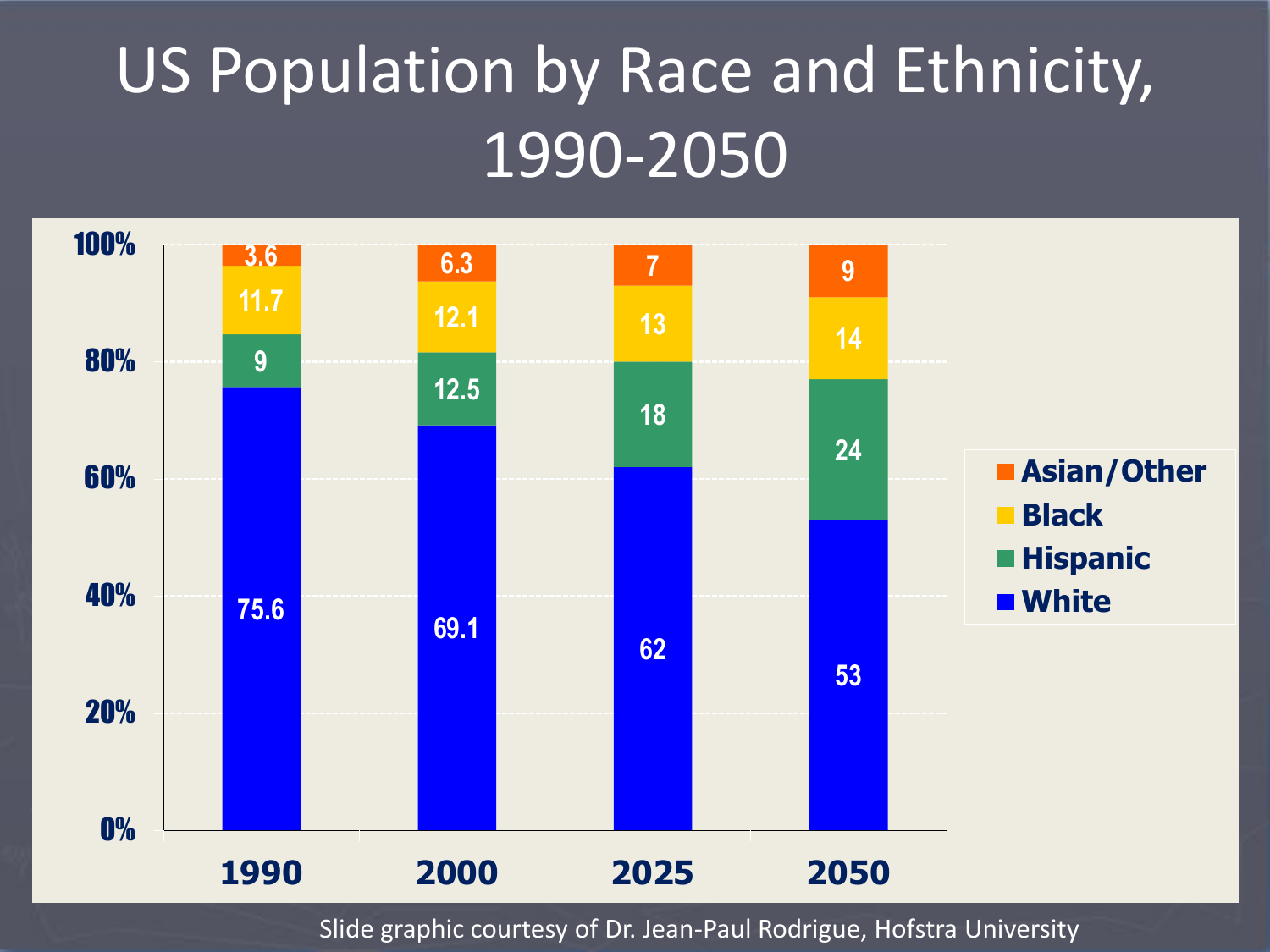# Top 10 Countries of Origin for US Legal Immigrants, 1998



Slide graphic courtesy of Dr. Jean-Paul Rodrigue, Hofstra University